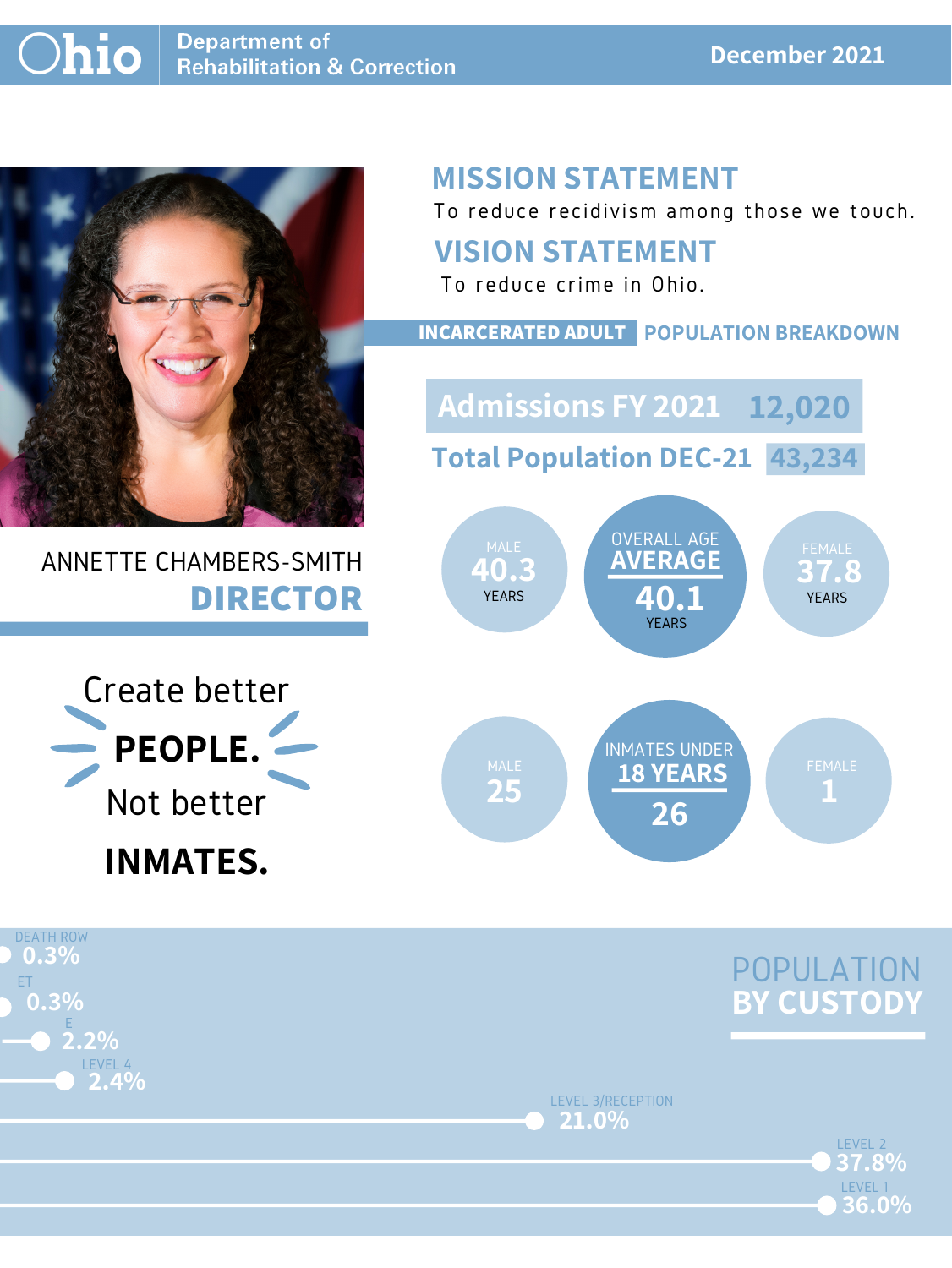#### Other Race 1,540

Black 19,324 White 22,370





# INMATE RELEASES



Executions Since February 1999 Executions Calendar Year to Date **0 56**

| Total FY 2021                              | 18,671 |
|--------------------------------------------|--------|
| <b>Releases to Supervision</b>             | 14,505 |
| To Parole                                  | 156    |
| To Post Release Control                    | 9,387  |
| To Transitional Control/Treatment Transfer | 3,501  |
| To Judicial Release                        | 1,461  |
| <b>Releases Without Supervision</b>        | 4,127  |
| Miscellaneous Releases                     | 39     |
| *Excludes Deaths                           |        |

**Monthly Community Supervision Count**

# Total Corrections Officers (CO) **6,002**

### **Staff Profile** Total Staff **11,315**

Inmate To Correction Officer Ratio **6.4:1**

Total Parole Officers (PO)

**523**

Supervision caseload counts are currently unavailable pending reporting improvements being made under the transition to the Ohio Community Supervision System